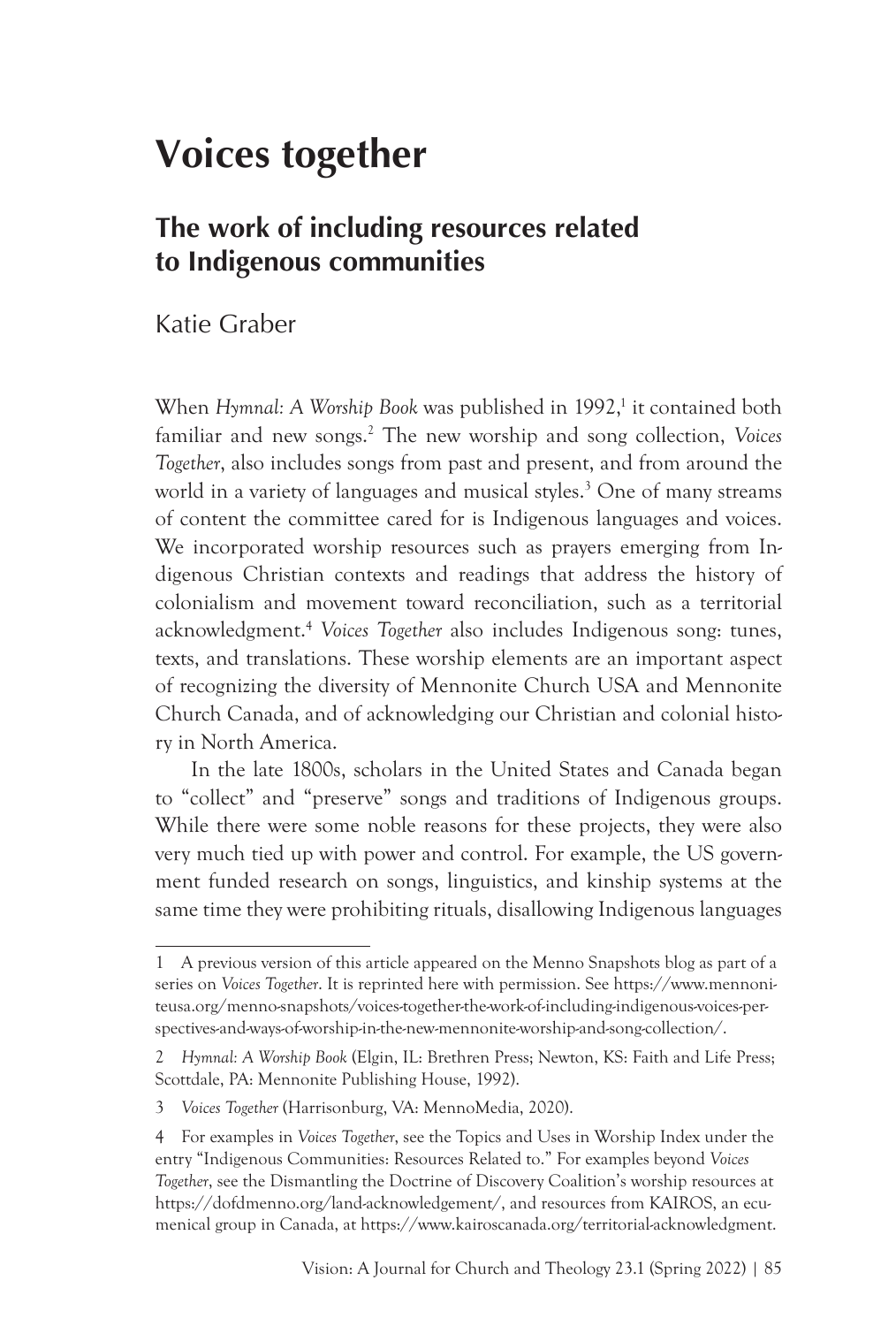in schools, and allotting land to intentionally break up tribal units. These goals and outcomes cannot be disentangled from one another. Today, there are initiatives to return ritual objects and human remains to their

**The Voices Together committee sought to be intentional and respectful about including songs from Indigenous communities.** 

**AAAAAAAAAAA** 

rightful locations and communities, but in the midst of these efforts, sacred songs cannot simply be taken home. There are histories of elders being reluctant, or even refusing, to teach songs to ethnomusicologists because they understood this reality. Digitized recordings from the 1890s and beyond attest both to this collecting and to the gaps where

songs were not given.<sup>5</sup> In Canada, a national Truth and Reconciliation Commission was established in 2008 to document the impacts of Indian Residential Schools funded by the federal government and operated by churches for the purpose of stripping Indigenous children of their language and culture, an act of "cultural genocide." Many church bodies, including Anabaptist Church Leaders, have formally apologized for their involvement.6 The 2015 final report includes ninety-four calls to action, including calls specifically for churches.<sup>7</sup> This is one small step in an ongoing and multifaceted journey between Indigenous peoples and Settlers in Canada. As central practices in the faith and life of Mennonite communities, worship and music must be considered in relation to this history and the work of reconciliation.

In light of this context, the *Voices Together* committee sought to be intentional and respectful about including songs from Indigenous communities. We worked to engage Indigenous Mennonite people and congregations to learn more about their worship practices and how they would like their music to be represented in a denominational publication. For example, a Vital Worship Grant allowed several committee members to travel

<sup>5</sup> See, for example, the Library of Congress collection Omaha Indian Music at https:// www.loc.gov/collections/omaha-indian-music/articles-and-essays/omaha-indian-music-album-booklet/omaha-indian-music/.

<sup>6</sup> See, for example, the March 2014 statement of Anabaptist church leaders from Edmonton, Alberta, at https://mcccanada.ca/sites/mcccanada.ca/files/media/ontario/ documents/statement\_of\_anabaptist\_church\_leaders\_to\_the\_trc\_march\_30\_2014.pdf.

<sup>7</sup> *Honouring the Truth, Reconciling for the Future: Summary of the Final Report of the Truth and Reconciliation Commission of Canada* (public domain, 2015), 139–317; https:// web.archive.org/web/20200430162813/http://www.trc.ca/assets/pdf/Honouring\_the\_ Truth Reconciling for the Future July 23 2015.pdf.